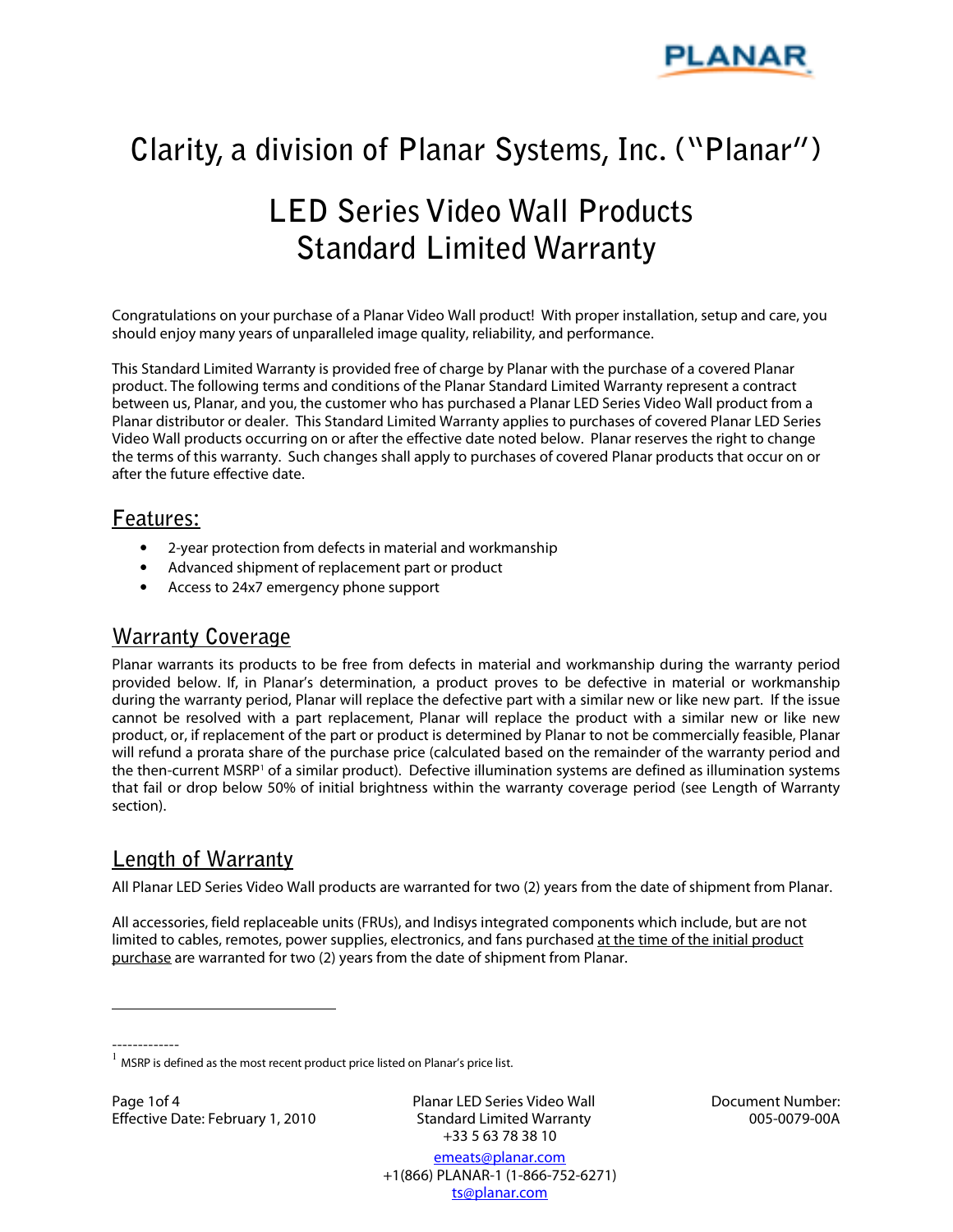

All accessories, field replaceable units (FRUs), and Indisys integrated components which include, but are not limited to cables, remotes, power supplies, electronics, and fans, purchased after the initial product purchase are warranted for ninety (90) days from the date of shipment from Planar.

## **Eligibility**

This Standard Limited Warranty covers product purchased from a Planar dealer or distributor and is valid only for the first customer who purchased the covered product. The Planar dealer or distributor may contact Planar Technical Support on your behalf in the event of a product defect. This warranty is not transferable. You may be required to provide evidence of proof of purchase.

## **Replacement Guidelines**

Planar's Video Wall products are designed to be easily serviceable by the customer. The majority of parts in each Video Wall product are built as modules that can be replaced quickly; these modules are called Field Replaceable Units (FRUs). It is often easier and more cost effective for customers to replace modules than to send the entire display back to Planar's factory for repair. If the issue cannot be resolved with a part replacement, Planar will replace the product with a similar new or like new product. In the event of a product defect, please follow the warranty replacement procedure below:

- 1. Contact Planar Technical Support via email or phone. Email addresses are: (U.S) ts@planar.com or (France) **emeats@planar.com.** Technical support phone hotlines are: (U.S) 1-866-PLANAR-1 (1-866-752-6271) or (France) +33 5 63 78 38 10.
- 2. Provide the serial number, product model number, purchase date, description of the problem, and troubleshooting steps already attempted.
- 3. Planar Technical Support staff will attempt to correct any minor issues that might be causing the problem. If Planar is unable to resolve the problem through troubleshooting, a return material authorization (RMA) number will be issued for the defective part or product if it is determined that the claim was made within the coverage period of the Standard Limited Warranty and a replacement will be sent to the customer.
- 4. Planar will ship the replacement part or product via ground shipping (or the least expensive shipping method). Customer is responsible for excess charges for any other method of shipping that may be requested.
- 5. Upon receipt of the replacement part or product, customer should inspect the packaging and materials for shipping damage. Report all damage immediately to the carrier and/or Planar Service Representative.
- 6. Customer will have thirty (30) calendar days from the date of receipt of the Advance Replacement part or product to return the defective part or product to the Planar authorized return facility or Planar will invoice customer and customer shall pay Planar within thirty (30) calendar days from invoice date for the current market price of the Advance Replacement part or product. Planar reserves the right to refuse warranty service for a past due account. Customer shall:
	- a. Return the defective part or product in the box in which the Advance Replacement part or product was shipped. LCDs must be shipped on a pallet in a vertical position.
	- b. Return only the defective part or product. Planar will not be responsible for returning or replacing any accessories (as mentioned in the Length of Warranty section) that are returned to Planar with the defective product.
	- c. Return the part to the repair location specified by the Planar Service Representative. Clearly mark the RMA number on the shipping box. Verify that the RMA number on the shipping box matches the RMA number for the defective part being returned.
	- d. Customer is responsible for all return shipping charges, which include but are not limited to

Page 2of 4 Effective Date: February 1, 2010

-------------

Planar LED Series Video Wall Standard Limited Warranty +33 5 63 78 38 10

Document Number: 005-0079-00A

 $1$  MSRP is defined as the most recent product price listed on Planar's price list.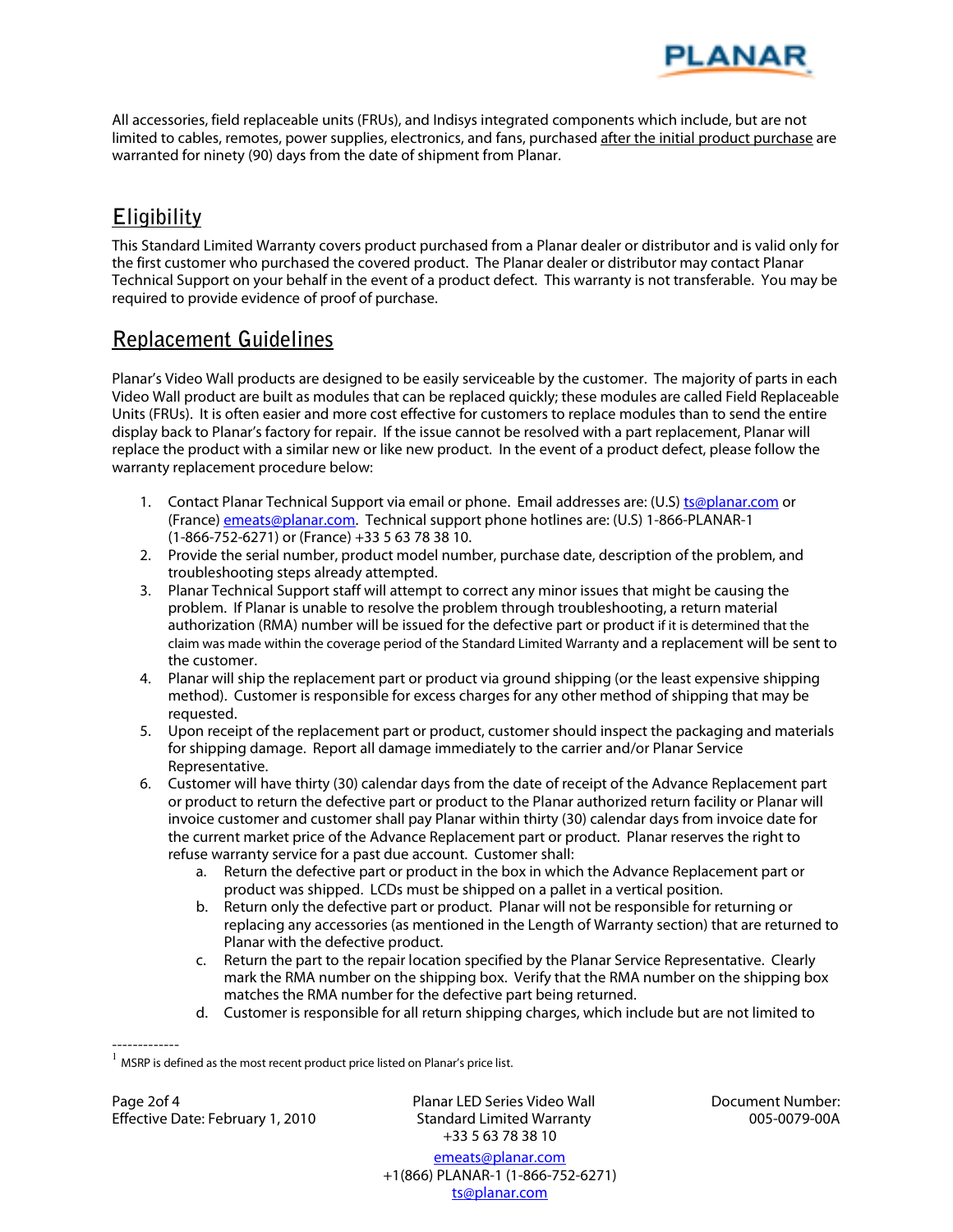

freight charges, taxes, duties, and insurance.

## **Warranty Exclusions**

This Standard Limited Warranty does not include or is limited by the following:

- 1. Products not purchased from an authorized Planar distributor or dealer.
- 2. Shipment delivery time and availability may vary based on origin and destination and Planar is unable to deliver to PO Box and FPO Box addresses.
- 3. Rental costs incurred by the customer in the event of product defect or failure.
- 4. Any product, on which the serial number has been defaced, modified or removed.
- 5. Labor and/or travel costs for repairs, adjustments to display settings, installation services, or other labor costs incurred by customer in the event of product defect or failure.
- 6. Damage, deterioration, or malfunction resulting from:
	- A. Accident, abuse, misuse, neglect, improper ventilation, fire, water, disaster, lightning, or other acts of nature, smoke exposure (cigarette or otherwise), unauthorized product modification (including use of an unauthorized mount), or failure to follow instructions supplied with the product.
	- B. Any labor associated with repair, or attempted repair, by anyone other than Planar.
	- C. Any damage to the product due to shipment.
	- D. Any damage during the removal or installation of the product.
	- E. Causes external to the product, such as electric power fluctuations or failure.
	- F. Use of supplies or parts not meeting Planar's specifications.
	- G. Normal wear and tear.
	- H. Customer caused defects, including but not limited to: cracked LCD, scratched LCD, blemished LCD (dark spot larger than 1/16 inch), or scratched/defaced/altered plastics.
	- I. Any damage or dissatisfaction associated with latent images, "burn-in," or any other damage determined by Planar to be the result of customer use patterns.
	- J. Failure to follow maintenance procedures as outlined in the product's user guide where a schedule is specified for regular maintenance of the product.
	- K. Any other cause, which does not relate to a product defect in material or workmanship.
	- L. Operating the display outside the suggested normal usage conditions stated in the User Guide.
	- M. Temporary Image Retention as a result of displaying a static image for long periods of time.
- 7. Any costs for on-site removal, installation, set-up, or other labor services.

## **Miscellaneous Return Issues**

- 1. Planar will not accept returned product unless the RMA number that has been previously issued by Planar is shown on the outside of the box.
- 2. If the defective product is returned and determined to be excluded from warranty per any of the exclusions noted above, Planar reserves the right to charge the customer an amount not to exceed the Manufacturer's Standard Retail Price (MSRP<sup>1</sup>).
- 3. If product is returned and is deemed to be a No Fault Found (NFF) unit, Planar reserves the right to charge customer's credit card for cost incurred by Planar.
- 4. It is the responsibility of the customer to properly package the defective product and ship it to the address provided by the Customer Service representative with the RMA number prominently displayed. If the defective Product is not properly packaged by customer and is damaged in transit during its return to Planar, depending on method used, the customer may be charged for either the repair costs, if repairable, or the MSRP of a replacement product.
- 5. Replacement parts or product will assume the remainder of the original product's warranty or ninety (90) days, whichever is longer.
- ------------- 6. The customer agrees that they will retain the replacement part or product delivered by Planar and that the customer's returned defective part or product shall become the property of Planar.

Page 3of 4 Effective Date: February 1, 2010 Planar LED Series Video Wall Standard Limited Warranty +33 5 63 78 38 10

Document Number: 005-0079-00A

 $1$  MSRP is defined as the most recent product price listed on Planar's price list.